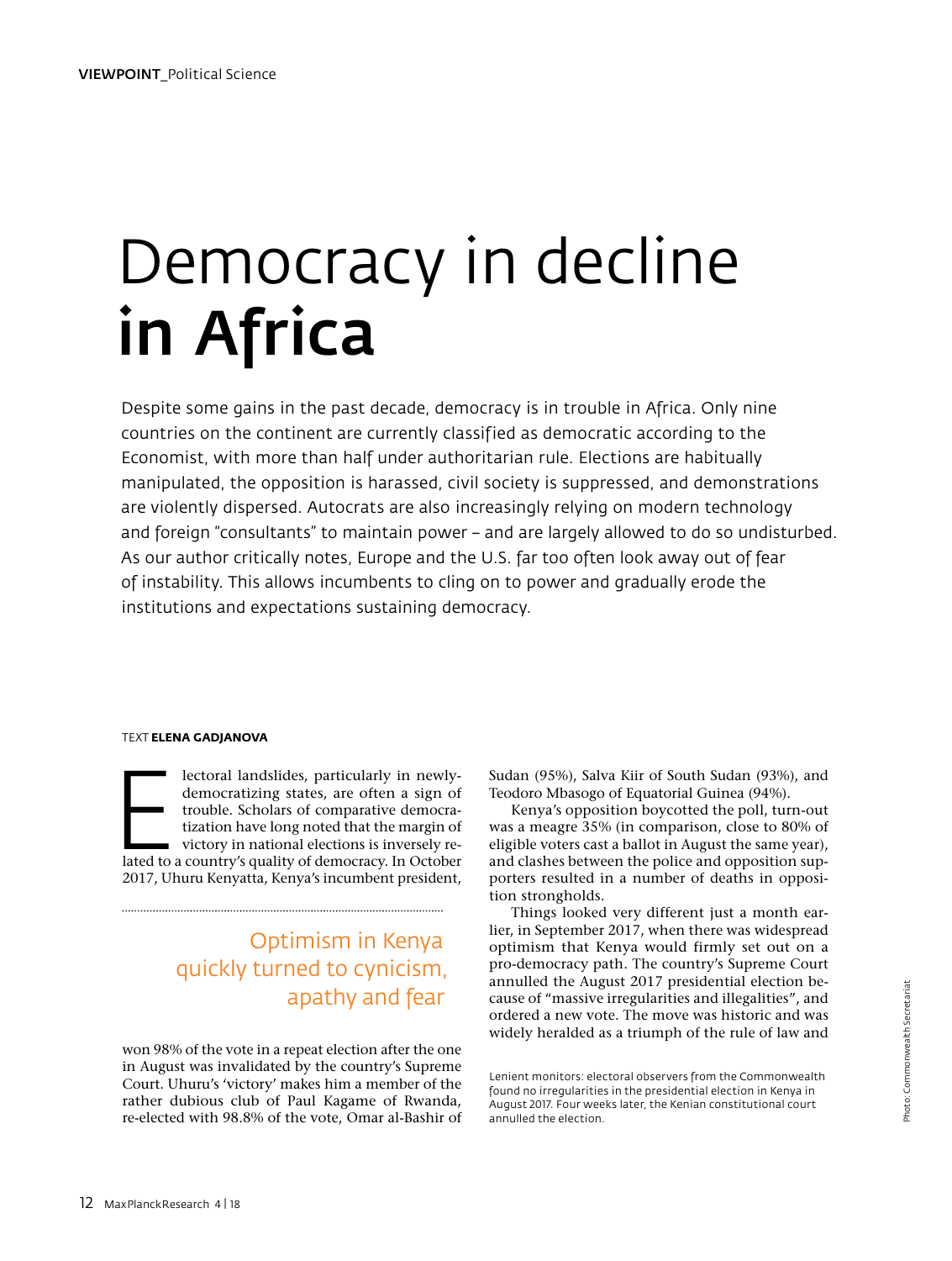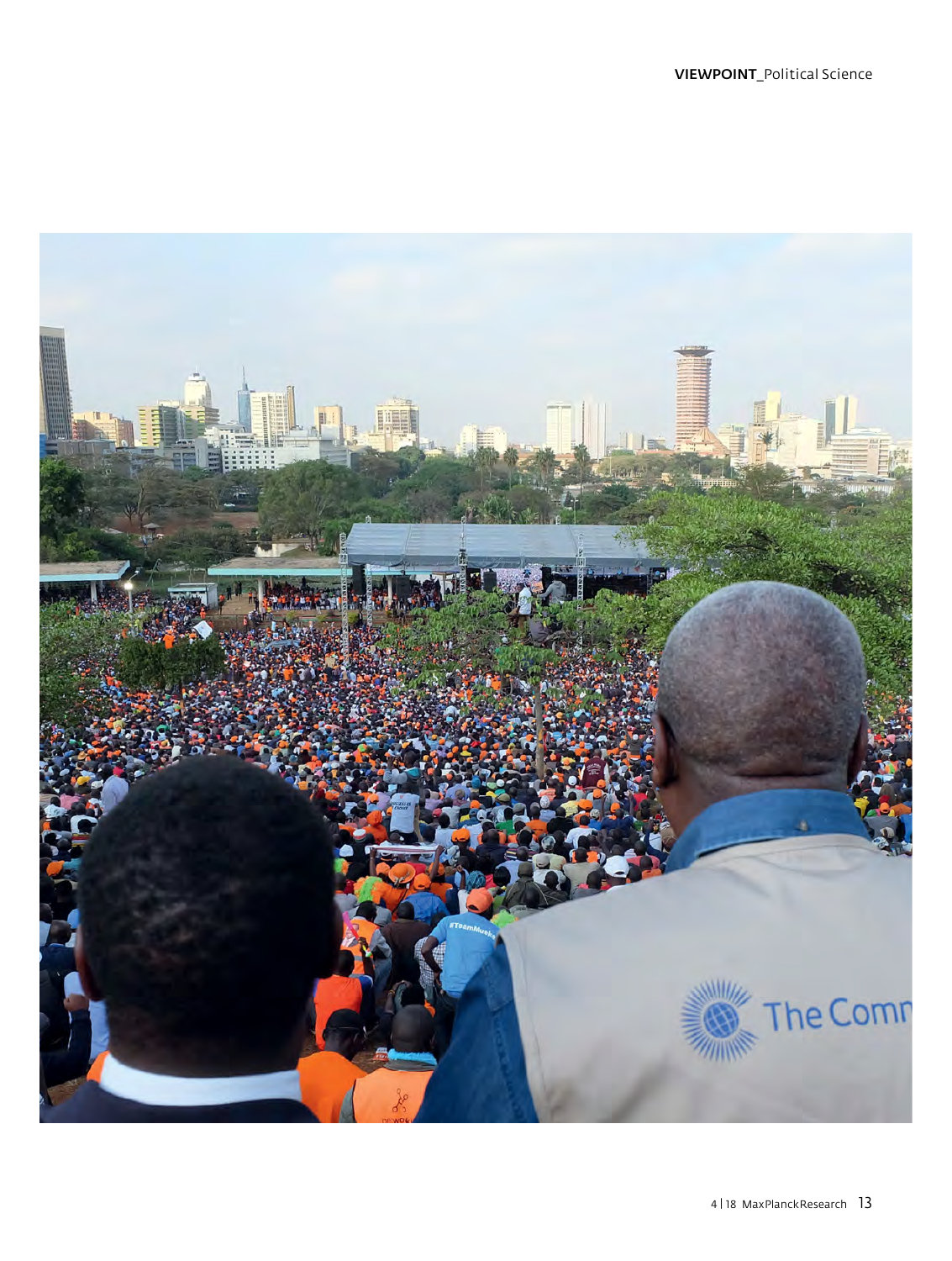due process over political impunity. Kenyan citizens were told by their own court that they could and should expect more from their institutions and politicians. This was important because elections in

## Analog monitoring tools are no longer suitable for digitalized vote counts

Africa often suffer from 'the tyranny of low expectations': lower standards are tolerated because of fears of political instability. Foreign election observers frequently overlook irregularities and rubber-stamp contests in Africa that would not be tolerated elsewhere because of the perennial expectation of violence and political unrest. This allows incumbents to subtly manipulate the vote and is deeply subversive to efforts to hold elected officials fully accountable.

Kenya's Supreme Court decision invigorated pro-reform forces in the country and across Africa. At least for a brief moment, there was hope that justice would triumph over the desire to maintain the stability of the political system at all costs.

But measures designed to ensure free and fair repeat elections were never put in place. Citing "lack of time", the electoral commission was not reformed and the same election officials who had botched the August poll were allowed to oversee the repeat election. Provisions were not made to better safeguard the security of the election transmission system, which had been severely compromised in August. The ruling Jubilee Party rammed a new election law through parliament, which limits the ability of the Supreme Court to annul elections in the future and stipulates that if a candidate withdraws from the election, the other candidate automatically wins. Supreme Court judges were intimidated to the point

where a last-minute petition to halt the October poll was not heard for lack of quorum because only two of the seven justices showed up.

So it is that the few remaining institutional safeguards of democracy in Kenya are being eroded one by one. The Electoral Commission and Parliament were put in the service of the regime, and it appears that the courts are being neutralized. There is evidence that the police engaged in ethnic profiling and violence targeting communities believed to support the opposition. Dozens of people were shot. Civil society organizations are stifled on a daily basis. The media, which in the past was regarded as one of the freest and most objective in Africa, have been turned into a mouthpiece for the ruling party.

The optimism of September 2017 quickly turned to resignation, cynicism, apathy, and fear. Thus, democracy in Kenya retreated back several decades over the course of a few months only: the speed of this transformation was remarkable. Autocrats elsewhere on the continent felt emboldened in turn.

Kenya's election drama and autocratic retrenchment over the last year provides a template for the decline of democracy in the rest of Africa. Democracy's prospects suffer when moments of hope and opportunity are squandered because a regime refuses to

## It appears that the courts are being neutralized

loosen its grip on power. We see this bleak scenario currently play out in Togo, where protesters against Faure Gnassingbe, whose family has been in power for the past 50 years, were beaten and shot at, in Burundi, where President Nkurunziza's move to extend his tenure to 2034 led to violent clashes, and in Uganda, where a vote to remove the presidential age limit descended into a physical fight on the floor of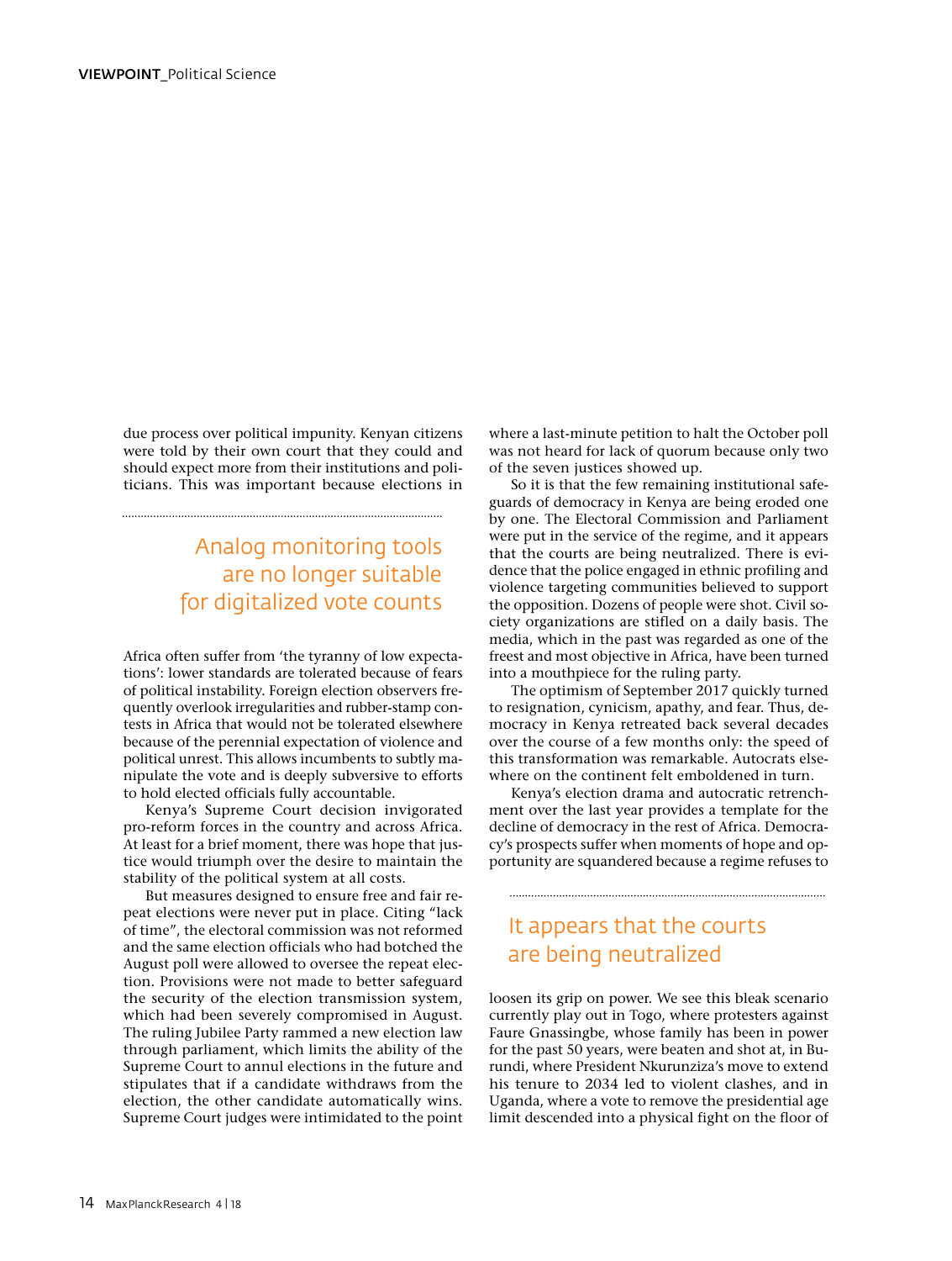

the parliament. In Zimbabwe, Robert Mugabe's firing of his vice-president in November 2017 in order to install his wife as successor precipitated an army coup. At the time of writing, the army is shooting at protesters in the capital Harare after the opposition disputed the results of the July 30 election.

In Zambia, which appeared to make strides towards democracy in the late 1990s, key democratic institutions such as the judiciary, civil society organizations, the police, and the Electoral Commission have gradually been co-opted, threatened, or silenced. Those in power show obvious disrespect for the rule of law and intolerance of any opposition voices. In result, the population has lost trust both in elected politicians, and in the democratic process as a whole. This growing apathy among voters is deeply corrosive to democracy in the long run.

In Tanzania, President John Magufuli's administration banned political activities and demonstrations and moved to jail key leaders of the opposition. Abduction, torture, and political assassinations have been noted by civil society organizations and churches since 2016. In a sign of desperation, opposition members marched to the offices of the European Union delegation in Dar es Salaam in February 2018 to seek protection and support.

It has also become painfully evident over the past year in Africa that the international community needs to rethink its role in and approach towards "democracy promotion" on the continent. There was a collective failure of multiple election observer missions – by the EU, African Union, and U.S. based NGOs alike – to detect and sound the alarm on irregularities in the August 2017 Kenyan election. The preoccupation with stability and the tendency to overlook irregularities that has been common to election observation missions in Africa in the past decade is part of the explanation. But another factor is that monitoring tools are no longer suited to the electronic process of tallying the vote count characterizing present-day African elections.

Countries have adopted electronic registers and vote counting techniques that allow for tampering on an entirely different scale, and which is much harder to detect. It also occurs after the ballots are cast and often after election observers have already left the country.

To paraphrase Kenyan analyst, writer, and blogger Nanjala Nyabola, the international community still uses analog monitoring tools for Africa's increasingly digital vote counts. For effective democracy promotion in Africa and beyond, the interna-

### Cambridge Analytica influenced elections to benefit those in power

tional community needs a change in expectations, tools, and methods. Withdrawing from observing elections, as the majority of missions did with Kenya's repeat poll in October 2017, is not the answer either. It emboldens autocrats and further curtails pro-reform forces internally.

Another deeply subversive foreign influence on African democracy has been the increased involvement of international campaign "consultants" in the elections in various countries. The now notorious Cambridge Analytica is the most well-known, but far from the only example of this phenomenon. Boosted by novel micro-targeting techniques, the international campaign consulting business when combined with local autocrats and lax to non-existent privacy protection is highly dangerous. Hired by incumbents in Kenya and Nigeria, Cambridge Analytica planned and executed a campaign of ethnic fear-mongering and intimidation targeting the opposition. It spread rumors and false information through social networks and targeted text messages. In a country with a history of ethnic violence around elections, this is particularly sinister. >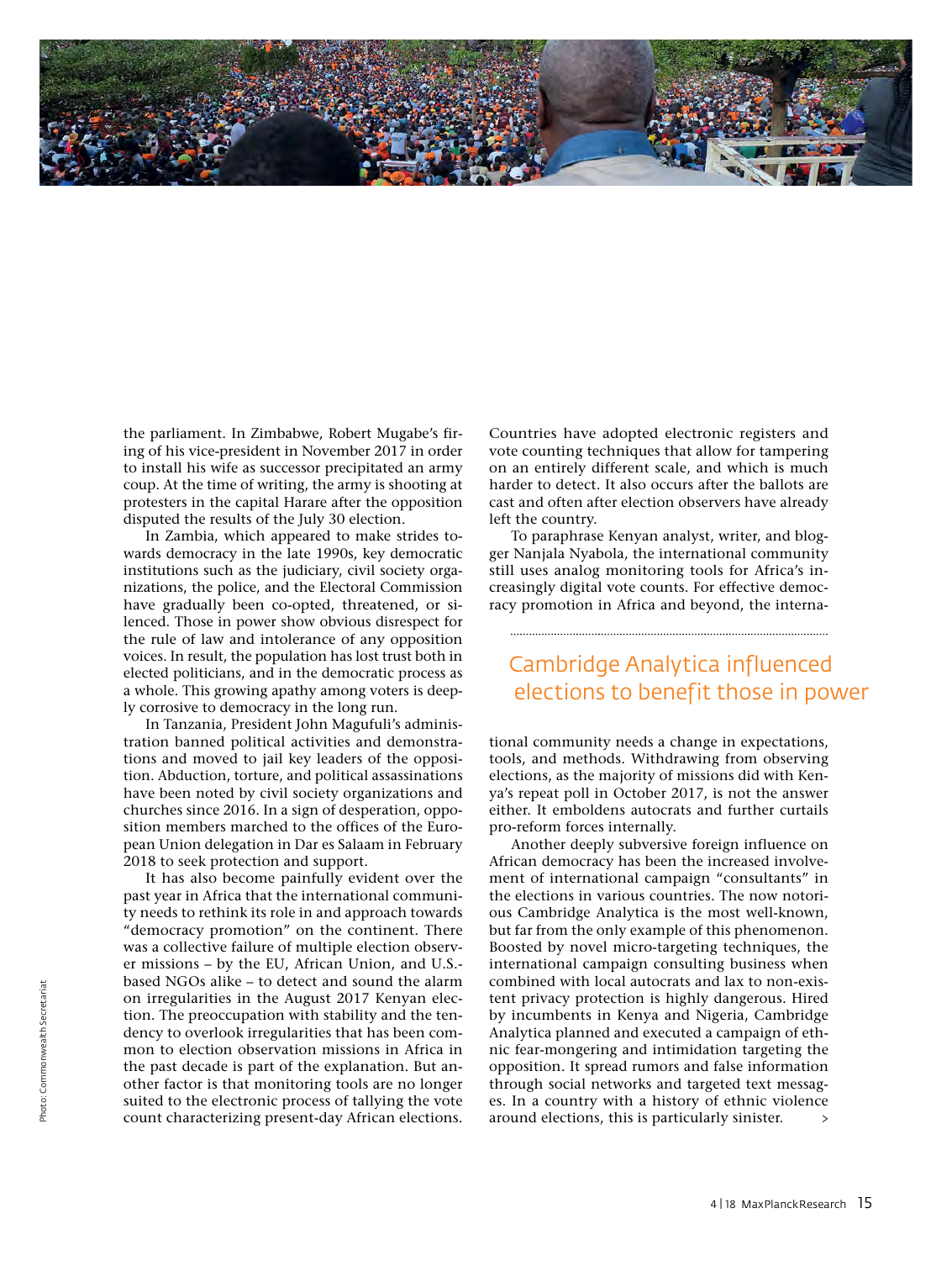

The harvesting of personal data from social networks without users' knowledge and consent and its use for micro-targeting in election campaigns has become a global problem with far-reaching implications for governance and democracy worldwide. Cambridge Analytica was also involved in the 2015 Nigerian election, the June 2016 Brexit referendum, and Donald Trump's 2016 election campaign. The firm's work has exposed an underlying gap between the spread and growing importance of social networks in political communication and the lack of proper regulation of this increasingly popular information medium. The implications of this gap are only now beginning to play out. To what extent it was able to sway election results is questionable, but it certainly contributed to a climate of fear and misinformation, which undermines people's faith in the democratic process.

And in a striking parallel to the double standard that election observers have long applied to elections in Africa, while Facebook issued a formal apology to its users in the U.S. and the UK for allowing personal data to be used by election consultants, no such apology was forthcoming in Kenya, Nigeria, or anywhere else. Facebook was effectively signaling that on the global marketplace for personal data, some

#### Autocrats undermine the institutions from within

users should receive better treatment and deserve more protection than others. This is a boon to autocrats seeking to bend the rules to remain in power, as they can add an additional powerful tool to their already extensive manipulation toolkits.

In sum, incumbents intent on clinging on to power by any means is the biggest threat to democracy in Africa and beyond. Autocrats maintain the façade of elections in order to legitimate their rule, but gradually and relentlessly undermine the institutions supporting democracy – the courts, electoral commissions, media, civil society – from within. Foreign election consultants are allowed to operate

#### 

### Unregulated micro-targeting in elections as problem for democracy worldwide

with impunity and have further tilted the playing field in favor of incumbents. Citizens have grown increasingly cynical, resigned and apathetic, and there is evidence support for democracy is dwindling across the continent. Voter apathy and fear in turn mean that increased authoritarianism is not met with outrage and counter-mobilization, allowing it to continue with impunity.

Still, it is very important to note that democracy is not in decline everywhere in Africa. After a prolonged political crisis threatening to rip Ethiopia apart along ethnic lines, the country's new prime minister expressed support for multi-party democracy, committed to holding elections, decriminalized opposition parties, and ruled out prolonging his tenure. It is clear that suspending human rights and civil liberties at a time of crisis is a political choice, not a security imperative.

Ghana held its sixth consecutive peaceful election resulting in the third turn-over of power in the country in December 2016 when the opposition party won the presidency and a majority in parliament. Elections have been very closely fought between two relatively consolidated and evenly matched political parties. In 2008, the margin of victory in the presidential race was less than 0.5%, with 2% in 2012 – 2% and 9% in 2016. Yet the results were